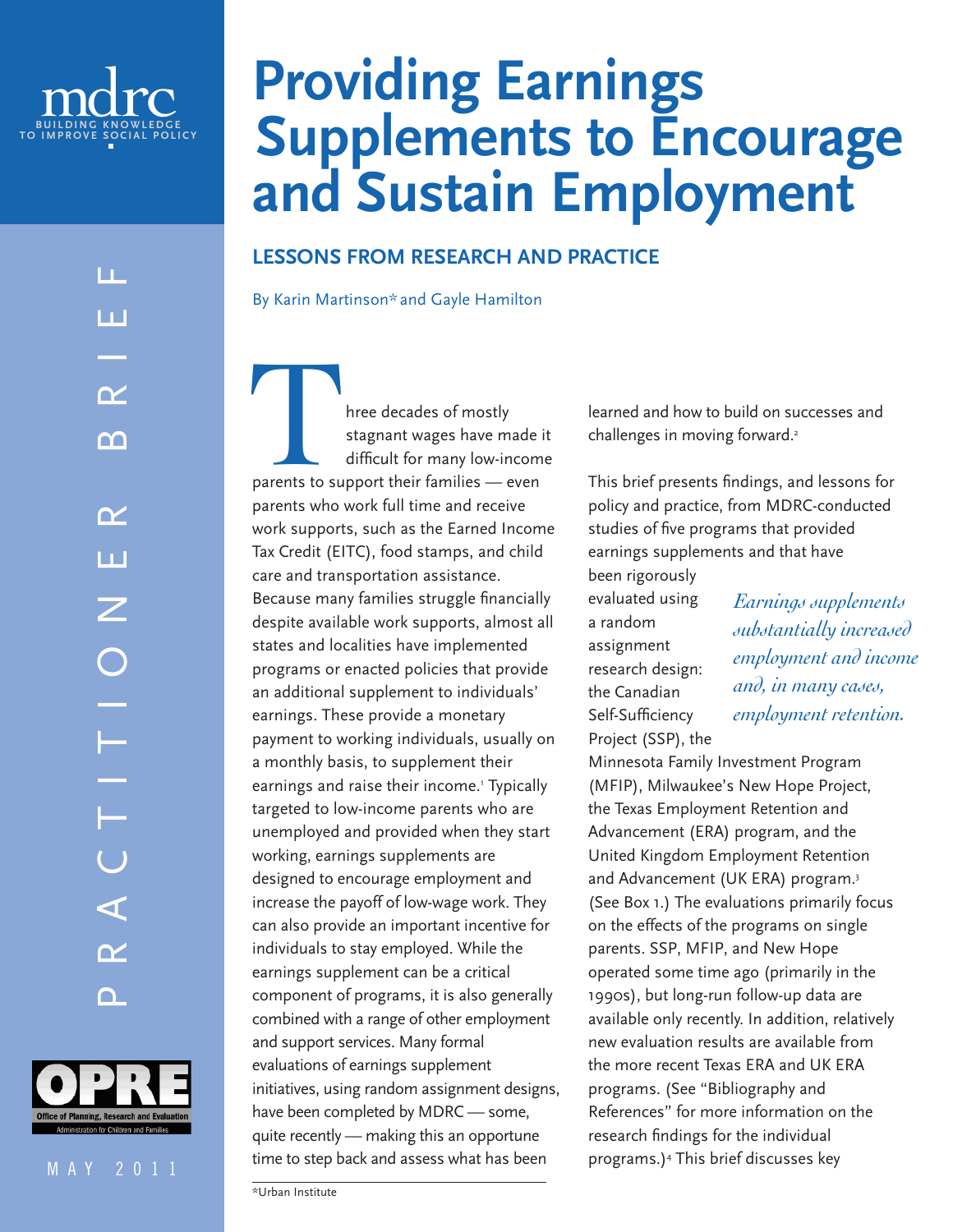findings from evaluations of these earnings supplement programs and then provides lessons for both policy and practice that have emerged from these initiatives. While each program had its own set of unique circumstances and lessons (and none is currently operating), the focus here is on common themes across the initiatives.

# WHAT ARE EARNINGS Supplement Programs?

While the programs discussed here all supplemented the earnings of low-income

individuals, they did so in different ways, varying in design, target population, and services. Most of the programs provided regular, usually monthly, stipends or payments to current or former welfare recipients (MFIP, SSP, Texas ERA, and UK ERA), although New Hope targeted lowincome individuals more generally.5 All the programs used the earnings supplement to promote employment, although both the Texas ERA and the UK ERA program explicitly designed the supplement to also increase employment retention and provided other

#### **box 1.**

# **E a r n i n g s S u p p l e m e n t P rograms**

**The Canadian Self-Sufficiency Project (SSP)** was a demonstration project designed to test a workbased alternative to welfare that paid a substantial monthly earnings supplement, for up to three years, to long-term, single-parent welfare recipients who worked full time (at least 30 hours per week). Sponsored by the Canadian government, SSP was operated outside the welfare system by private agencies in two provinces between 1992 and 1999. Participation was voluntary, but recipients could not receive welfare benefits and earnings supplement payments at the same time. The supplement equaled half the difference between a participant's earnings and an "earnings benchmark" (which equaled \$30,000 or \$37,000, depending on the site). After taxes, SSP made most families \$3,000 to \$7,000 per year better off than if they worked full time and remained on cash assistance.

The value of offering employment services in addition to the payment was tested as part of the evaluation. An experimental evaluation of SSP found that the program increased full-time employment and earnings, reduced poverty, and resulted in more stable employment and wage growth over time.

**The Minnesota Family Investment Program (MFIP)** used the welfare system to reward work by changing the way the system treated earned income. MFIP, which began operating in 1994, increased the "earned income disregard" — the amount of earnings not counted ("disregarded") when calculating a family's welfare benefits. MFIP also increased basic benefits by up to 20 percent for those who worked. This resulted in an increase in income of approximately \$150 to \$250 per month, depending on the wages and hours worked. For long-term welfare recipients who were not working at least 30 hours a week, MFIP required participation in employmentfocused services designed to help them find jobs. An experimental evaluation of the program showed

that MFIP's combination of earnings supplements and a participation mandate produced relatively large increases in employment, earnings, income, and job stability as well as reductions in poverty.

**Milwaukee's New Hope Project** was a community antipoverty initiative designed to test a comprehensive set of financial and other supports for low-income workers (whether on welfare or not) who were willing to work full time. Operating from 1994 to 1998, it was open to all low-income people living in two target areas and offered a package of incentives consisting of earnings supplements plus child and health care subsidies and –– for people who could not find jobs –– access to temporary community service jobs. The earnings supplement consisted of a monthly cash payment to participants when they worked at least 30 hours per week and yet their earnings left the household below 200 percent of poverty. Among those who received a supplement, the average amount was about \$120 per month. The earnings supplement had a phase-in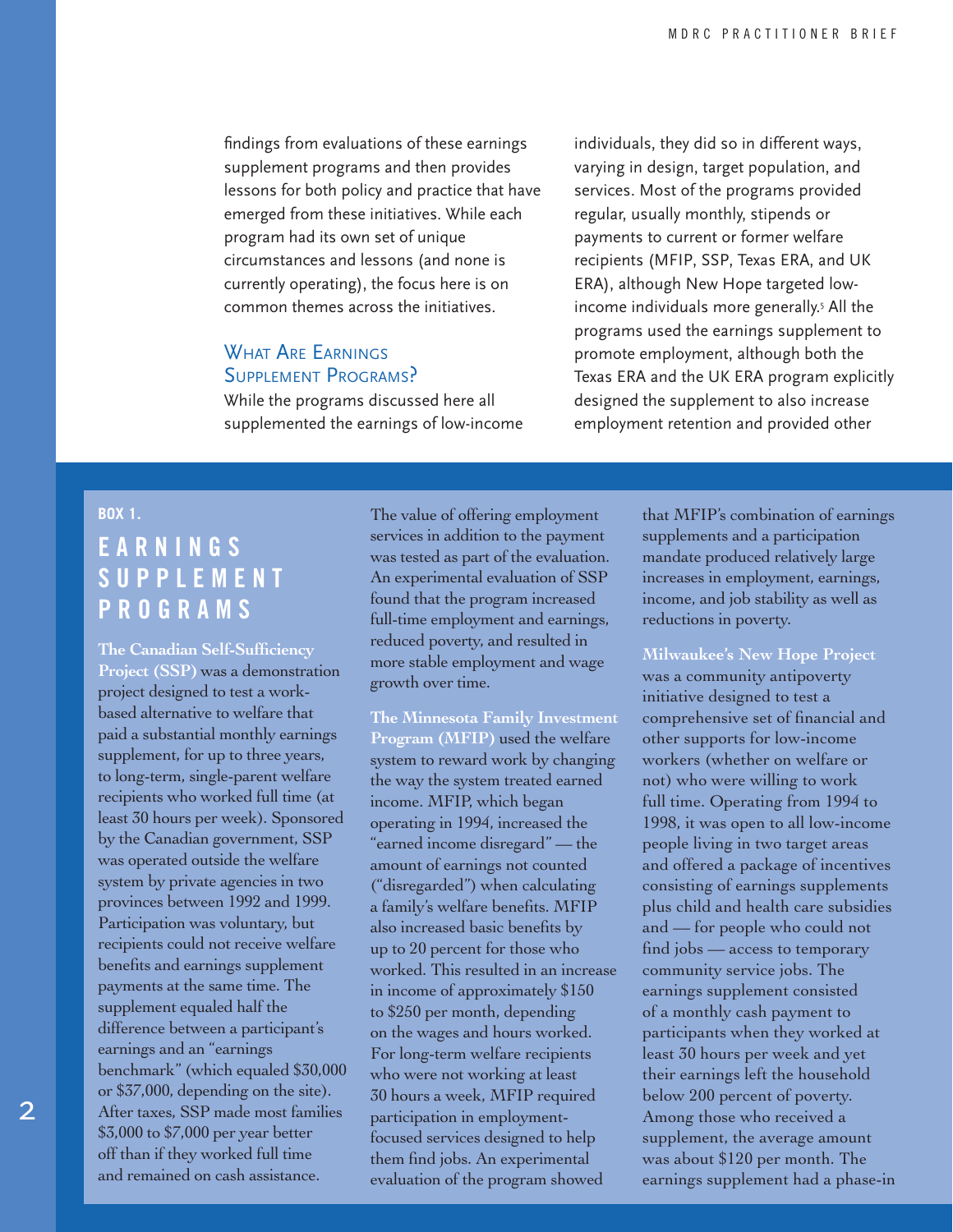services (primarily through one-on-one assistance provided by program staff) to foster both retention and advancement.

In addition to the earnings supplement, all of the programs also provided employmentrelated assistance and supports. However, these services were more extensive in some programs, particularly New Hope. Finally, these five programs required individuals to supply documentation that verified employment in order to receive a supplement, and one program (Texas ERA)

also required participation in a monthly employment-related activity.

While there are similarities across the programs, there are also important distinctions. In New Hope and UK ERA, participation in employment services was voluntary; in MFIP and Texas ERA, participation in services was required prior to finding a job.6 MFIP, Texas ERA, and UK ERA were operated by the same organizations that ran the sites' welfare programs, while New Hope and SSP operated outside the welfare

rate, a maximum supplement, and a phase-out rate; individuals were eligible for up to three years. An experimental study found that New Hope increased employment and income, and had positive effects on children's development.

**The Texas Employment Retention and Advancement (ERA)** program was designed to provide a financial incentive to encourage job retention and advancement, job search assistance, and postemployment services to individuals applying for or receiving cash assistance. Operating in three sites (Corpus Christi, Fort Worth, and Houston) from 2000 to 2004, the program included a monthly stipend of \$200 for former recipients of Temporary Assistance for Needy Families (TANF) who were working at least 30 hours a week after they had received an earned income disregard for four months. Those who worked 15 hours per week combined with an education and training activity were also eligible for the stipend (but few took up this option). There was a lifetime limit of 12 stipends. In an experimental evaluation, the ERA program in

Corpus Christi produced increases that lasted throughout a fouryear follow-up period in several measures of employment retention, earnings, and advancement relative to the control group levels. The Fort Worth program generated increases in some measures of employment, employment retention, and earnings in the four-year follow-up period relative to the control group levels, but the effects were concentrated in the second and third years of follow-up. The Houston program had no effects.

**The United Kingdom's Employment Retention and Advancement (UK ERA)** program operated in six regions by the British government's Department for Work and Pensions — targeted long-term unemployed income support recipients (mostly men), lone parents on income support (mostly women), and lone parents working part time and receiving the Working Tax Credit (akin to the Earned Income Tax Credit in the United States). Operating from 2003 to 2008, the program offered a combination of services and financial incentives that lasted

for as long as two years after participants entered work. The financial incentives for participants who remained stably employed in full-time work (30 hours per week) included a retention bonus that was paid three times per year in increments of about the equivalent of \$600,\* up to a maximum total award of about \$3,600. Participants who combined training with employment were eligible to receive a training bonus and tuition assistance, each up to about \$1,500. Participants were also offered ongoing advice and assistance intended to help them overcome obstacles to steady employment and find pathways toward better job opportunities. An experimental evaluation shows that, within the first two years after beginning ERA, lone parents earned substantially more than they would have without the program because the proportion who worked full time increased and the program also increased participation in training activities.

\* These U.S. dollar estimates are based on the exchange rate in effect roughly at the start of the U.K. program.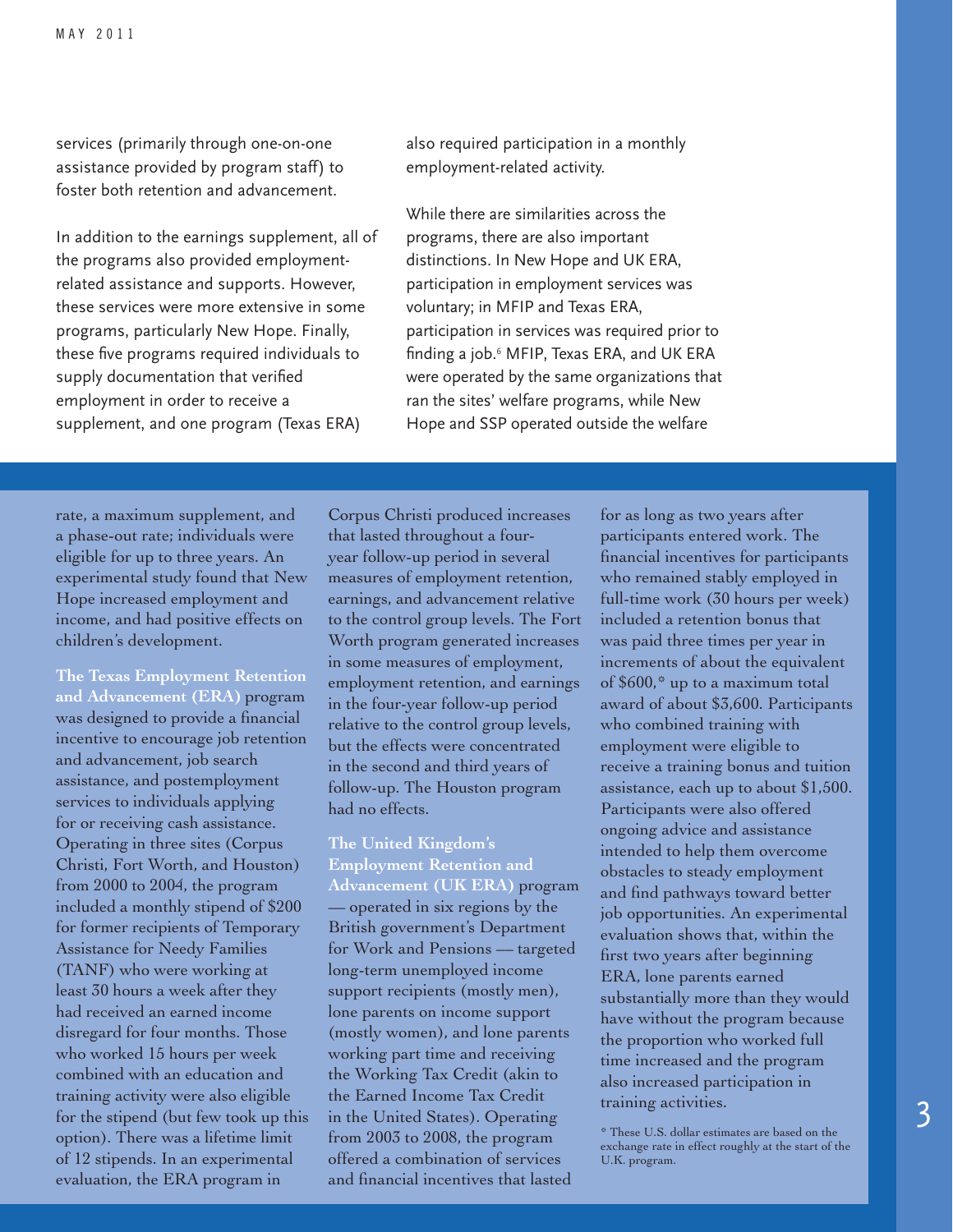system. The programs also varied in whether they rewarded full- or part-time work, as New Hope, SSP, and UK ERA rewarded only full-time work (defined as at least 30 hours per week). This distinction is important for several reasons. Conditioning receipt of supplements on full-time work asks participants to make a greater commitment to work, promises a larger economic reward, and promotes an

*Rigorous programs involving earnings supplements are remarkably demonstrating positive effects on economic outcomes.*

4

increase in work experience and thus the formation of human capital. However, when both *evaluations of*  full- and part-time work are rewarded, more families can be expected to benefit from a program. But rewarding part- $\emph{consideration}$  time work can also encourage people who are working full time to reduce their work hours and use the earnings supplement to maintain their overall family income. In addition to providing

the supplement to those who worked 30 hours per week, the Texas ERA program was unique in that the supplement was provided to individuals if they combined part-time work (15 hours per week) with attendance in an education or training program.

Some of the programs (Texas ERA and UK ERA) offered a set, regular payment amount that did not change, based on earnings, while the supplement in other programs increased or decreased depending on the amount an individual earned. MFIP was the only program that included the supplement as part of the cash assistance grant (through an earned income disregard).<sup>7</sup>

## WHAT HAVE WE LEARNED FROM the Research?

Despite the variations noted above, several key findings emerge from the evaluations of these efforts.

**• Earnings supplements substantially increased employment and income and, in** 

#### **many cases, employment retention.**

Rigorous evaluations of programs involving earnings supplements are remarkably consistent in demonstrating positive effects on economic outcomes. This research shows that individuals who were offered earnings supplements were more likely to work, earned more, and had more income than those in a control group. Several of the programs also increased stable employment, including MFIP, SSP, Texas ERA, and UK ERA. The one exception to these positive effects is the Texas ERA program, where only one of three sites (Corpus Christi) operating the Texas ERA model produced consistently positive and long-lasting effects on employment, earnings, income, and employment retention.<sup>8</sup> Some programs also had effects on welfare receipt. When individuals had to leave welfare to receive the supplement (SSP), the program also resulted in reduced welfare receipt. However, when families had to remain on welfare to receive the supplement (MFIP), the program increased welfare use above what it would have been.

**• For the most part, the earnings supplement programs had limited effects on employment advancement.** While not an explicit goal of many of the programs, it was hoped that individuals who were encouraged to work by the supplement would gain skills or experience that would permanently lift them into higher-paying employment. For the most part, however, the earnings supplement programs did not generate their earnings effects through wage increases, job promotions, or movement into better jobs (although such increases and improvements did occur somewhat over time for individuals in both the program and control groups). Rather, earnings gains tended to be the result of working more hours.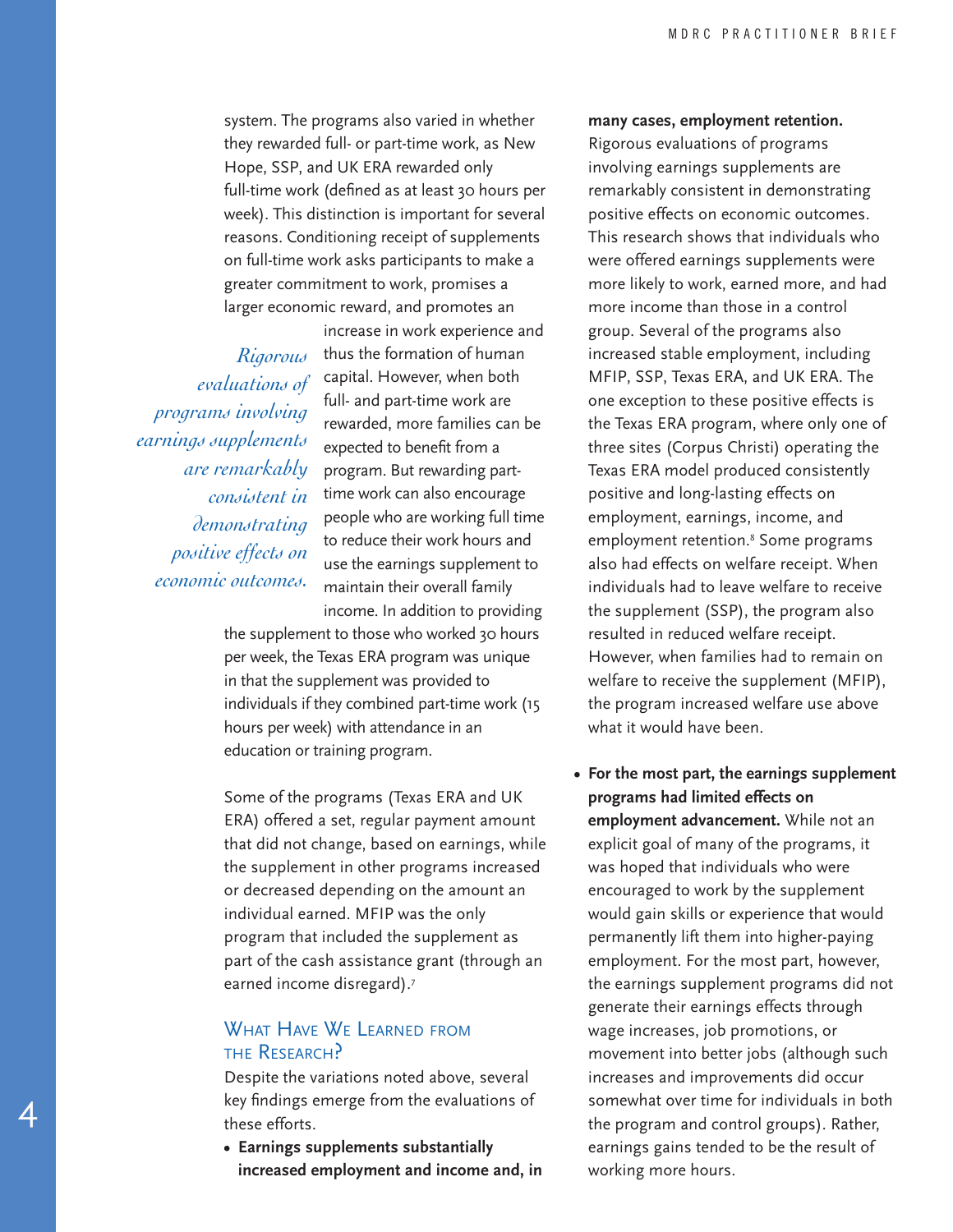- **• The increased income that individuals typically obtained through the earnings supplement programs improved the well-being of families and their children.** Because of the increase in income (which resulted from both the supplements and the employment services), some of the programs decreased poverty, including MFIP, New Hope, and SSP. Both MFIP and SSP measured outcomes for participants' children and found positive effects on the academic performance of younger schoolage children. With results covering an eight-year follow-up period, New Hope initially improved children's academic performance and test scores, and then, later in the follow-up period, children reported being more engaged in school, and fewer received poor grades. In SSP, improved family well-being was reflected in greater expenditures on goods, clothing, and housing and less reliance on food banks. This was the only study to examine these outcomes.
- **• The effects of all but one of the programs diminished over time, generally before eligibility for the supplement ended. It is probable that the impacts were not sustained because catch-up by the control groups and job loss within the program groups meant that early employment effects did not lead to lasting wage gains.** As discussed, while it was hoped that those who were encouraged by the supplement to work would eventually obtain more stable or higher-paying jobs relative to their control group counterparts, this did not occur in most programs. In programs with long-term follow-up of five to eight years — MFIP, New Hope, and SSP — there were no measured overall effects on earnings at the end of the follow-up period. One exception is the Corpus Christi ERA program, which still showed positive effects at the end of a four-year follow-up period, even though the

supplement had ended two years earlier. This suggests that job advancement occurred in this program.9 In addition, there was some evidence that effects were longer lived for the most disadvantaged participants in the MFIP program.

- **Earnings supplements, when combined with employment services, have larger effects than earnings supplements alone.**  In addition to supplementing earnings, some of the programs required participants to look for work or provided services to help them find jobs. The MFIP and SSP studies measured the effects of providing an earnings supplement alone as well as providing it in combination with employment services. These studies found that including employment services produced larger and longer-lasting effects on employment and earnings, compared with the programs that offered only the supplement.
- **• The design of earnings supplements can affect families' decisions about how many hours to work.** There are two ways in which earnings supplements can affect decisions about work hours. First, the design of the incentives might explicitly favor part-time or full-time work. Although MFIP's incentives rewarded all levels of work, they were relatively more generous for part-time work. As a result, MFIP's earnings supplements, when provided without employment services, led to an increase only in part-time employment. UK ERA and SSP, in contrast, conditioned their supplements on full-time hours and led to sizable increases in full-time work. There are pros and cons to each approach. A key drawback of tying supplements to full-time work is that fewer individuals might be able to find full-time jobs and qualify — an issue that is especially relevant given the recent economic downturn. Full-time jobs,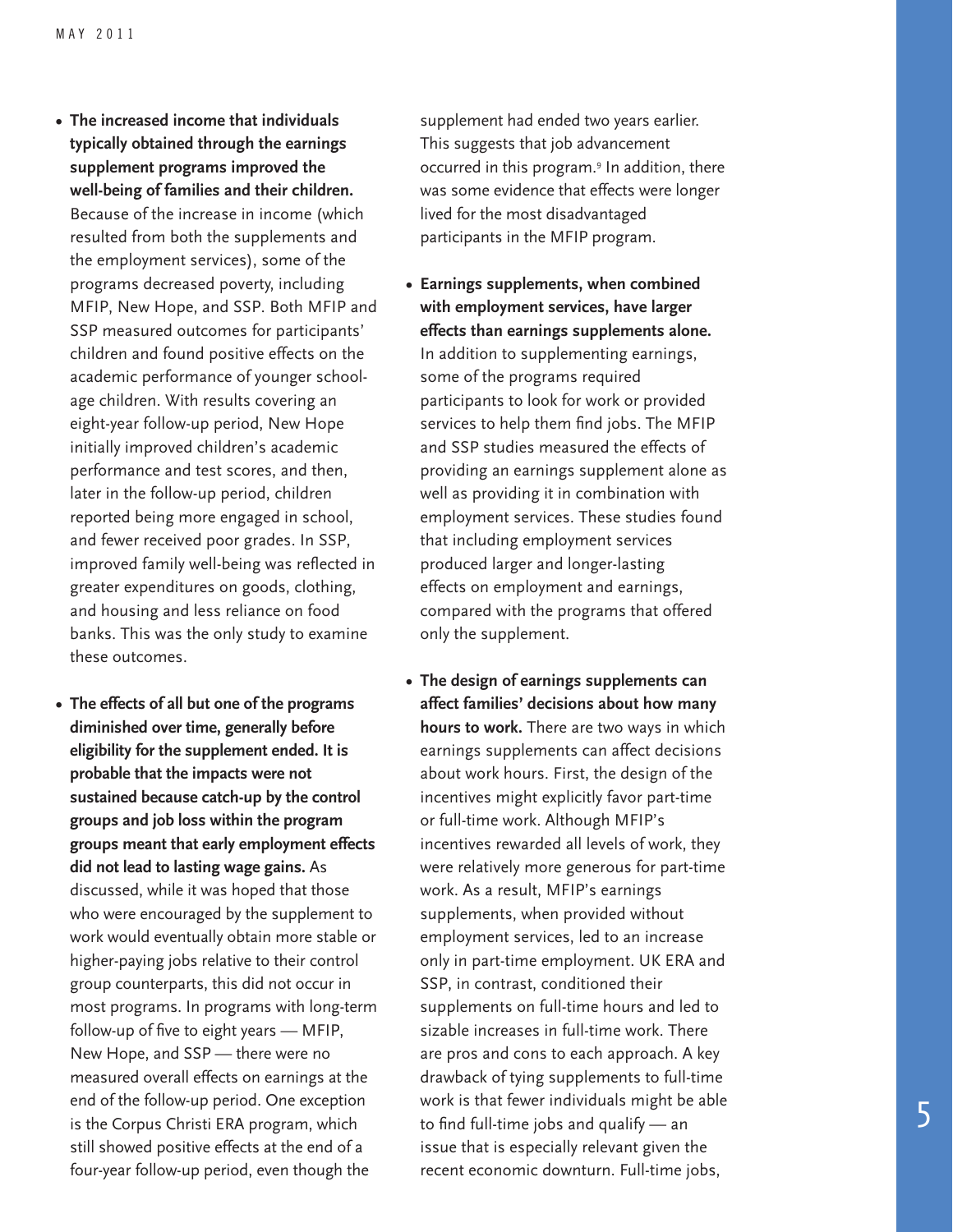however, are more likely to come with key fringe benefits and opportunities for advancement.

Second, supplements can also affect work hours by allowing individuals to work less and still maintain their income. This effect was observed in New Hope, where some families cut back on their overtime hours. While the New Hope results illustrate a behavioral response that can occur, of greater concern is individuals reducing their hours from full time to part time in response to an earnings supplement. Evidence of this effect is mixed. For individuals in two-parent families, both  $E$ ITC research<sup>10</sup> and MFIP findings indicate

*How the program is managed and marketed, not just the availability of the supplements, makes a difference.*

some reduction in the work effort of one spouse. For single parents, in contrast, neither EITC research nor MFIP findings show evidence of a reduction in work hours. While more research is needed, it is clear that there are potential

trade-offs to weigh when deciding whether to provide incentives only for full-time work or to provide them for all levels of work, particularly when incentives are provided without mandated employment services.

**• Although earnings supplement programs typically increase government costs, they can be a highly efficient mechanism for increasing the income of low-income families.** Although the programs had positive effects on work and income, those benefits came at a cost, ranging from about \$100 to \$2,400 each year per family. Among the programs for which benefit-cost analyses have been completed (MFIP, SSP, and Texas ERA), the programs resulted in modest net costs from the government perspective.<sup>11</sup> However, the earnings and income gains experienced by participants often exceeded these net costs. As a result, the programs

were an efficient mechanism for transferring income to low-income families because participants' employment and earnings gains ensured that income rose by more than a dollar for every dollar the government spent.

- **• Supplements that are conditioned on undertaking education and training can be effective in encouraging participation in such activities.** A secondary goal of both the Texas ERA and the UK ERA programs was to increase participation in job training as well as work in order to promote career advancement. The UK ERA program through a separate supplement and tuition assistance provided to individuals who worked and participated in job training was able to significantly boost attendance in training programs among workers. Within a two-year follow-up period, however, there were no increases in *completion* of training, and it is too early to tell whether the increase in training participation will translate into increased earnings. The Texas ERA program explicitly allowed individuals to receive the earnings supplement if they worked part time while attending job training, but few individuals took advantage of this option in any of the three Texas ERA sites. Other programs, such as Louisiana's Opening Doors program for community college students and the Work Advancement and Support Center demonstration targeting low-wage workers — both of which provided supplements that were structured to reward progress in education or job training programs — have also been found to increase attendance in education or training and, in the case of the Opening Doors program, persistence in education, although neither initiative has yet shown effects on earnings.
- **Implementation matters.** The Texas ERA experience, with different impacts across three sites that implemented the same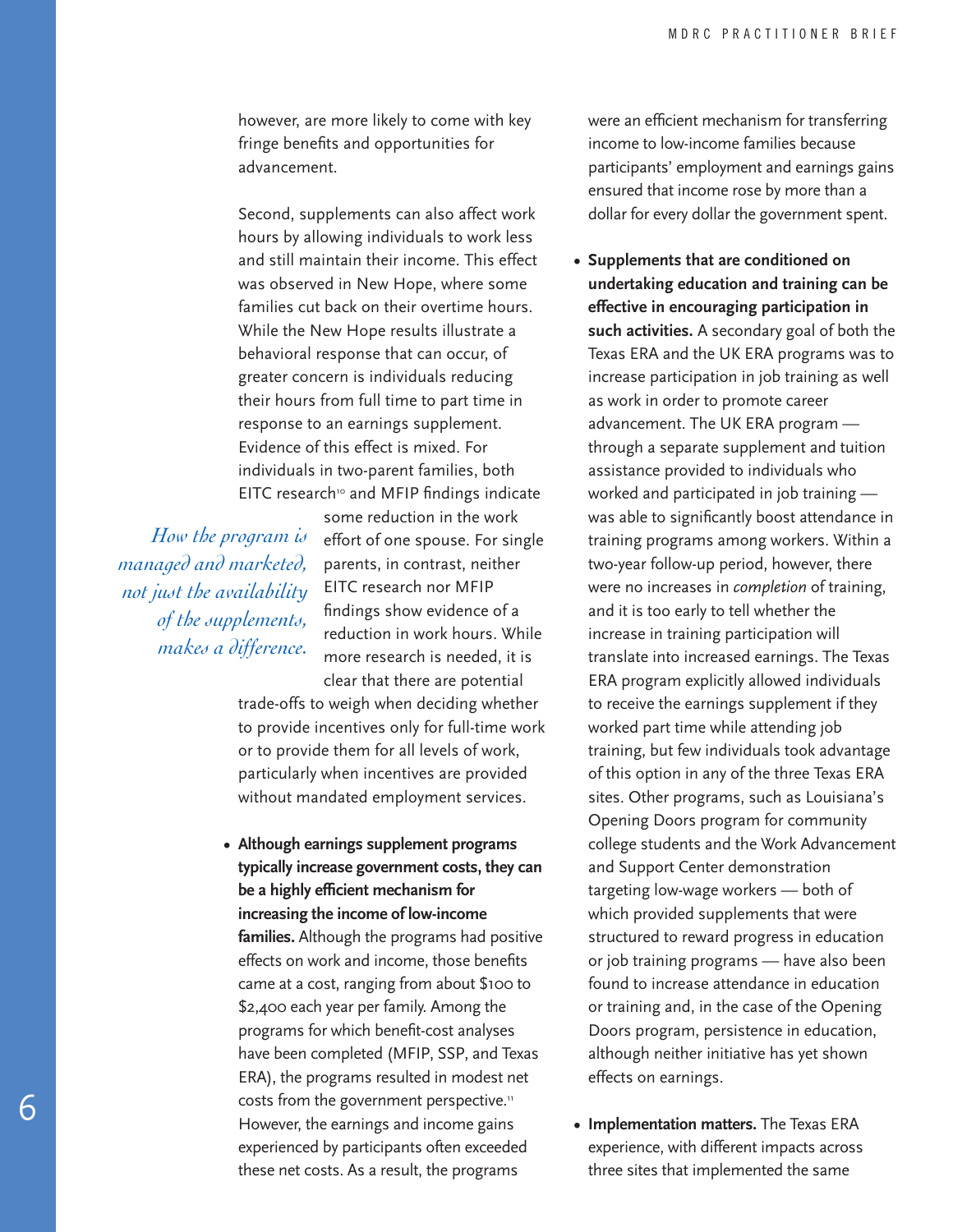model, shows that *how* the program is managed and marketed, not just the availability of the supplements, makes a difference. Of the three Texas sites, Corpus Christi moved most quickly to develop a marketing strategy for the supplement, including using different media and methods to convey information about the stipend, strongly encouraging individuals to take advantage of the supplement at multiple junctures during their tenure in the program, providing employment services such as site visits to participants' employers to reinforce the requirements of the supplement, and maintaining these activities throughout the study period. Implementation strength can particularly affect take-up rates of the earnings supplement, as shown by the Corpus Christi site's achieving higher and more consistent take-up rates than the other Texas sites. Houston — the only site in the Texas ERA study that did not produce impacts on employment and earnings experienced significant implementation problems, particularly a weak marketing effort and limited communication with participants after they found jobs, and had relatively low supplement take-up rates.

### Lessons for Policy and Practice

This section discusses recommendations for practitioners regarding how to design and operate earnings supplement programs. The research findings described above show the potential for earnings supplements to increase participants' income and improve family well-being, but implementation challenges exist, and programs must be strongly implemented to be effective.

#### *Lessons in Designing Earnings Supplement Programs*

**• Provide additional employment services, particularly those that prepare individuals for work and focus on advancement to higherpaying jobs.** Job search services that helped

individuals obtain jobs were an important component of the earnings supplement programs studied thus far. As noted, however, the earnings gains that these programs produced were rarely driven by higher wages or advancement to better jobs. This indicates a need for additional services to promote job advancement. While there is limited research available on how to promote job advancement among low-income individuals, one promising strategy may be the use of employer intermediaries, to match employed individuals with jobs in particular firms that pay higher wages and have promotion possibilities.12 It may also be important to provide additional financial stipends to encourage participation in skill-building activities that can potentially lead to a better job.<sup>13</sup> Finally, sectoral training strategies that are designed to provide industry-specific expertise in the design and ongoing operation of job training efforts have produced positive effects on employment outcomes for low-income individuals with an interest in and the requisite skills needed to benefit from such training.<sup>14</sup>

- **Consider strategies to lengthen the period that individuals receive supplements, and provide additional supports after the supplements end.** In the programs considered here, with the exception of the Texas ERA program, when the earnings supplements ended, their effects on income also disappeared. This indicates a need to make supplements as long-lasting as possible to support families as they transition off the subsidies — for example, by helping them access other work support programs that they may not be receiving (EITC, food assistance, child care, and transportation) or to assist individuals using other job advancement strategies. (See the preceding lesson.)
- **Consider different programmatic platforms for offering earnings supplements.** The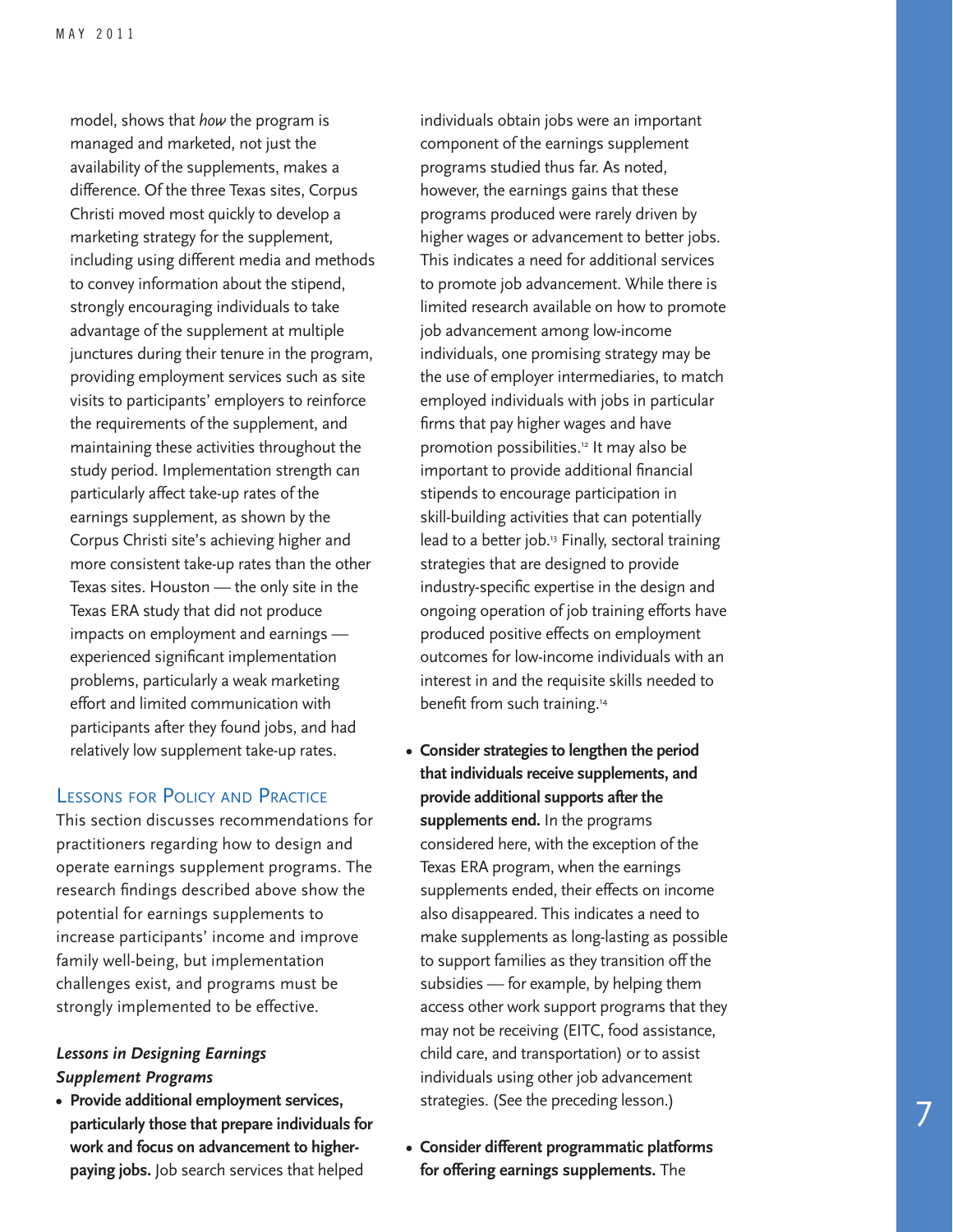experience of this diverse set of programs shows that there are a range of options for providing earnings supplements. In addition to Temporary Assistance for Needy Families (TANF), which is the most common route for providing supplements through earned income disregard policies,<sup>15</sup> programs have been operated by community-based organizations (New Hope), community colleges, and other organizations. Offering earnings supplements outside the TANF agency can help avoid the stigma of welfare and encourage participation, potentially be designed to target low-income workers broadly, and avoid conflicts with time-limit clocks and other welfare policies. However, this arrangement may require a new administrative structure to track and distribute supplements effectively, and extensive outreach may be needed to inform eligible individuals about the supplements.

#### *Lessons in Operating Earnings Supplement Programs*

A key component of implementing an earnings supplement program is ensuring that individuals take advantage of the benefit. If individuals do not understand how to receive the supplement based on their employment decisions, supplements are likely to be used only by those who would have worked regardless of the availability of supplements, providing a "windfall." While all the programs discussed above produced positive economic effects, they varied in terms of the take-up rates that they achieved. Although it is difficult to make direct comparisons across the programs due to their different designs, MFIP, New Hope, and SSP achieved relatively high rates, while the Texas ERA and UK ERA programs achieved more moderate rates. Common reasons for nonparticipation in earnings supplement programs — in addition to an individual's not being able to secure employment — include lack of awareness, eagerness to leave the stigma of welfare

behind, lack of understanding of eligibility requirements, and disbelief that the benefit is genuine. Following are several strategies to address these issues.

**• Market earnings supplements aggressively.** For earnings supplements to effectively influence individuals' employment decisions, strong marketing efforts are needed so that potential recipients understand the specific requirements — particularly those involving work — for receiving the supplements. The experience of the programs discussed here indicates that the earnings supplements should be marketed early and often during program tenure. But special efforts also should be made to reach individuals when they are ready to use the supplements; do not assume that individuals will remember specific rules and requirements when they begin working.

Program operators should consider using multifaceted marketing strategies to reach eligible families, by promoting partnerships with community organizations and social service providers, businesses and business associations, public utilities, the faith community, child care centers, and economic development groups. Public campaigns using a variety of media, targeted mailings, and dissemination of posters and flyers at community locations are important. Marketing should promote the program as a support for working families and should directly confront the stigma that is often associated with receiving benefits. For example, in SSP, where nearly all of those who met the supplement eligibility criteria actually received a supplement, the program had a more comprehensive marketing strategy, including individual activities within group orientation sessions dedicated exclusively to a discussion of the financial benefits of the incentive, and staff made follow-up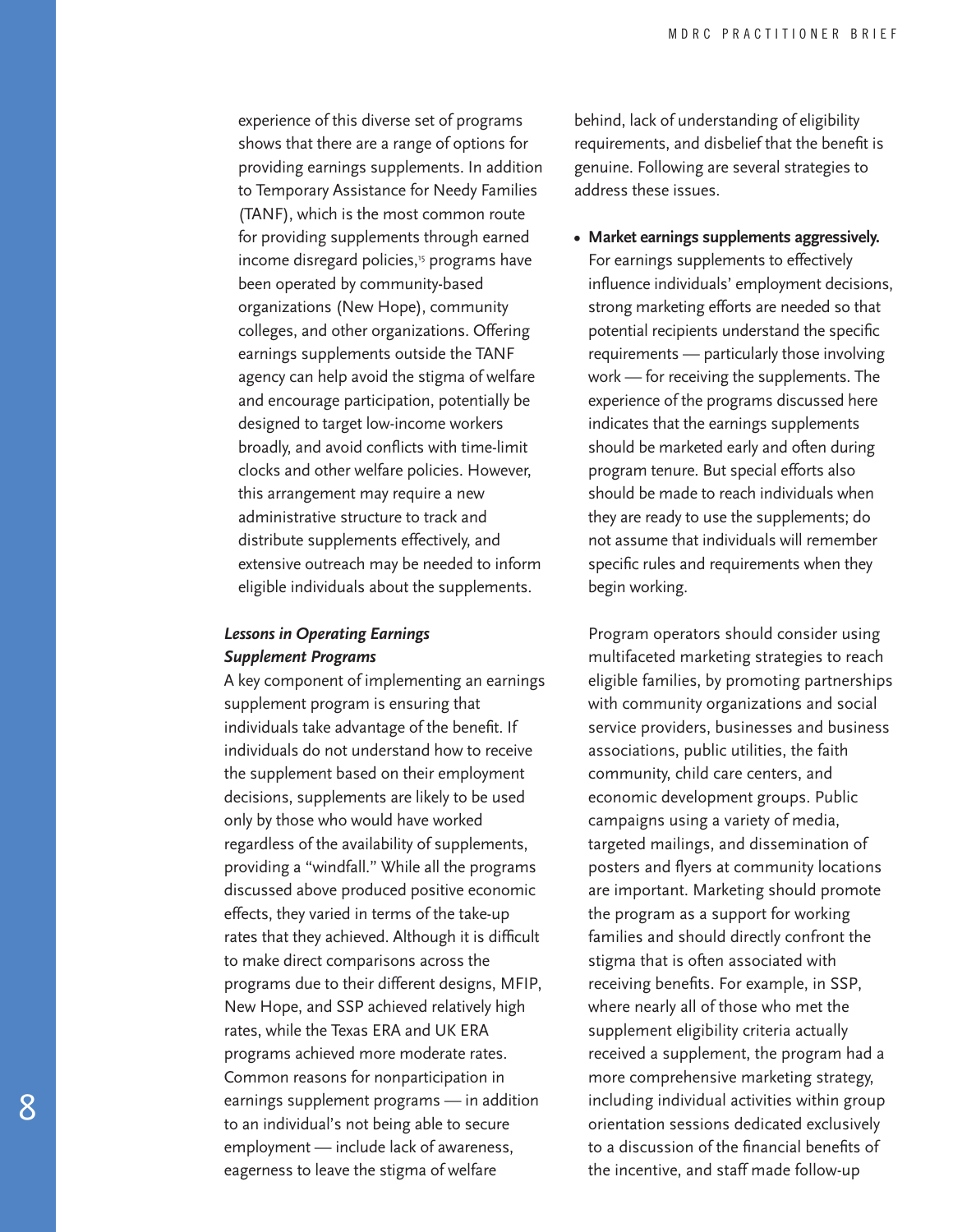home visits and phone calls to review the program's key services.

#### **• Establish relatively straightforward service and eligibility rules and nonwork requirements to maximize take-up rates.**

The experiences of the programs examined here indicate that simplifying eligibility and administrative requirements can make it easier for families to access benefits and also make marketing more straightforward. In New Hope, staff found it challenging to communicate the benefits of the program, given the complexity of its services, which included — besides the earnings supplements that varied based on income — child care and health insurance subsidies and community service jobs. While the Texas ERA program had a relatively simple design — a \$200 monthly stipend as long as you worked 30 hours per week — the program was administratively cumbersome because it required many steps to qualify for the incentive, including working longer than four months (and receiving a TANF earned income disregard during this period) and attending a monthly employment-related activity, which dampened the stipend's take-up rate.

Simplifying both the design and the administrative requirements can make it easier for eligible families to access benefits and also can make marketing more straightforward. This includes clearly defining the hours and wages (if applicable) of work required to receive a supplement; making the supplement relatively straightforward in terms of when and if it increases or decreases with income and phases out (if it cannot be permanent); and minimizing the requirements besides work that are needed to receive a supplement, since eligible individuals are likely to have limited time, given their work and family demands. The application process can also

be streamlined by shortening forms, minimizing appointments, and allowing families to report information by phone, fax, or e-mail.

**• Explain clearly to participants how earnings supplements can benefit their lives.** For any earnings supplement program to be successful, targeted individuals and families must believe that it is genuine and can improve their lives, understand its requirements, and take the steps needed to receive the benefit. Administrators and staff in the programs discussed here used a variety of strategies to ensure that this message was both received and understood by potential participants. These methods included making direct personal contact with potential participants, keeping printed materials simple and direct, repeating information frequently, and using hypothetical examples to show how the incentives work. SSP used worksheets that asked participants to provide a detailed list of their expenses and then calculated supplement payments for a hypothetical income level. As a result, participants not only could see how their income would increase with the supplement but also could directly project how the increased income could be used to handle their household expenses.

Overall, earnings supplements offer an important opportunity to increase the employment levels and income of low-income individuals and provide an efficient way to transfer income to poor families. Results from rigorous evaluations have been positive across a diverse set of programs, indicating the robustness of this approach and also providing a rich set of lessons for those considering developing strategies in this area.

*Earnings supplements offer an important opportunity to increase the employment levels and income of lowincome individuals.*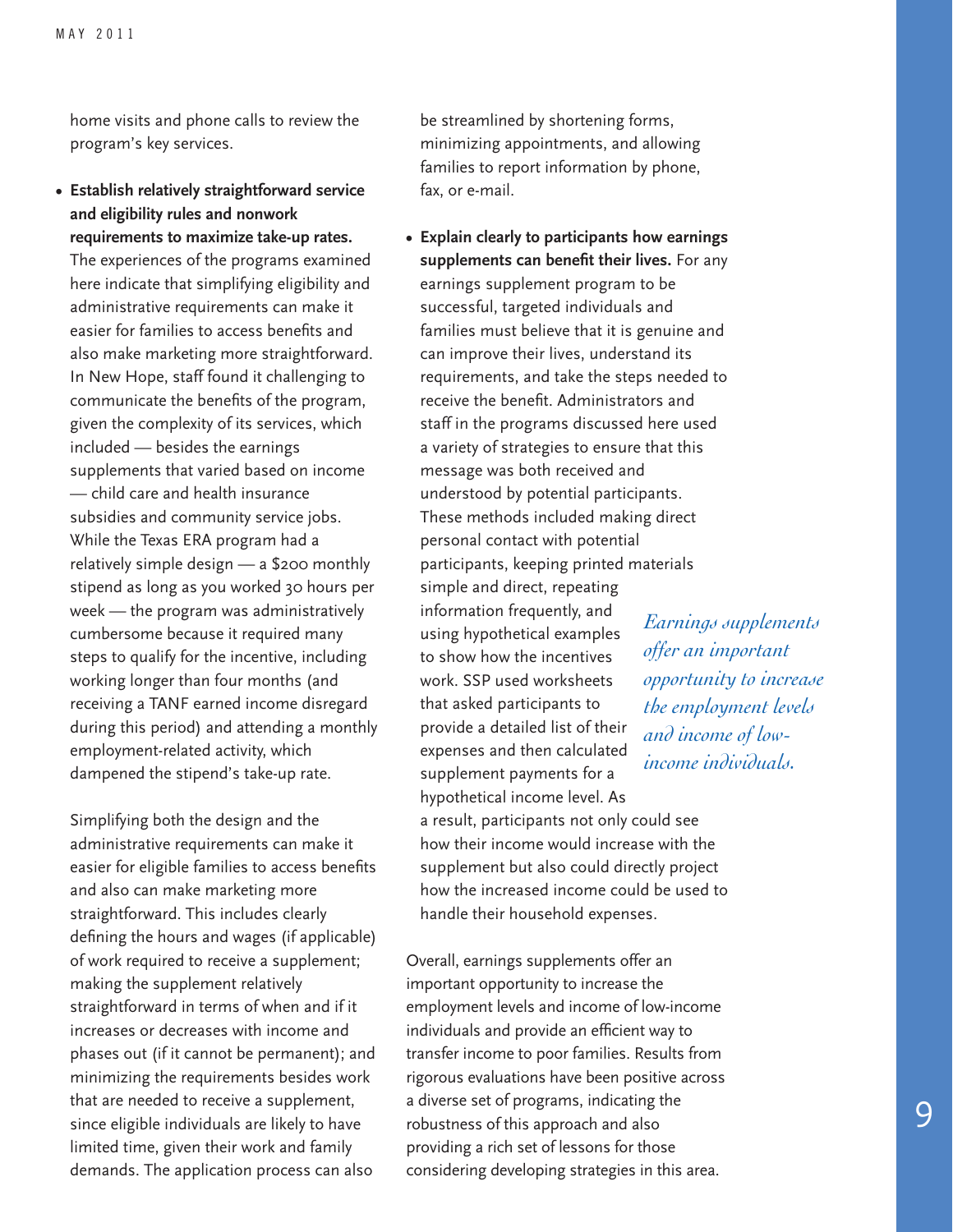#### **AC K NOWLEDGMEN T S**

MDRC is conducting the Employment Retention and Advancement project under a contract with the Administration for Children and Families (ACF) in the U.S. Department of Health and Human Services (HHS), funded by HHS under a competitive award, Contract No. HHS-105-99-8100. Additional funding has been provided by the U.S. Department of Labor (DOL). The findings and conclusions presented herein do not necessarily represent the official position or policies of HHS.

Dissemination of MDRC publications is supported by the following funders that help finance MDRC's public policy outreach and expanding efforts to communicate the results and implications of our work to policymakers, practitioners, and others: The Ambrose Monell Foundation, The Annie E. Casey Foundation, Carnegie Corporation of New York, The Kresge Foundation, Sandler Foundation, and The Starr Foundation.

In addition, earnings from the MDRC Endowment help sustain our dissemination efforts. Contributors to the MDRC Endowment include Alcoa Foundation, The Ambrose Monell Foundation, Anheuser-Busch Foundation, Bristol-Myers Squibb Foundation, Charles Stewart Mott Foundation, Ford Foundation, The George Gund Foundation, The Grable Foundation, The Lizabeth and Frank Newman Charitable Foundation, The New York Times Company Foundation, Jan Nicholson, Paul H. O'Neill Charitable Foundation, John S. Reed, Sandler Foundation, and The Stupski Family Fund, as well as other individual contributors.

#### **B I B LIOGRAPHY AND REFERENCE S**

Andersson, Fredrik, Harry Holzer, and Julia I. Lane. 2005. *Moving Up or Moving On: Workers, Firms and Advancement in the Low-Wage Labor Market.* New York: Russell Sage Foundation.

Berlin, Gordon. 2000. *Encouraging Work, Reducing Poverty: The Impact of Work Incentive Programs.* New York: MDRC.

Eissa, Nada, and Hilary W. Hoynes. 2006. "Behavioral Responses to Taxes: The EITC and Labor Supply." Pages 73-110 in *Tax Policy and the Economy, Vol. 20*. Chicago: University of Chicago Press.

Greenberg, David, Victoria Deitch, and Gayle Hamilton. 2009. *Welfare-to-Work Program Benefits and Costs: A Synthesis of the Research.* New York: MDRC.

Greenberg, David, Johanna Walter, and Genevieve Knight. 2009. *The Cost of Services and Incentives in the UK Employment Retention and Advancement (ERA) Demonstration: Preliminary Analysis*. Working Paper. Department for Work and Pensions. Leeds, UK: Corporate Document Services. Available on MDRC's Web site, www.mdrc.org.

Greenberger, Debbie, and Robert Anselmi. 2003. *Making Work Pay: How to Design and Implement Financial Work Supports to Improve Family and Child Well-Being and Reduce Poverty. A How-To Guide.* New York: MDRC.

Hendra, Richard, Keri-Nicole Dillman, Gayle Hamilton, Erika Lundquist, Karin Martinson, and Melissa Wavelet with Aaron Hill and Sonya Williams. 2010. *The Employment Retention and Advancement Project: How Effective Are Different Approaches Aiming to Increase Employment Retention and Advancement? Final Impacts for Twelve Models.* New York: MDRC.

Holt, Steve. 2006. *The Earned Income Tax Credit at Age 30: What We Know*. Washington, DC: Brookings Institution.

Maguire, Sheila, Joshua Freely, Carol Clymer, and Maureen Conway. 2009*. Job Training That Works: Findings from the Sectoral Employment Impact Study.* Philadelphia, PA: Public Private Ventures.

Michalopoulos, Charles. 2005. *Does Making Work Pay Still Pay? An Update on the Effects of Four Earnings Supplement Programs on Employment, Earnings, and Income.* New York: MDRC.

Mishel, Lawrence, Jared Bernstein, and Heidi Shierholz. 2009. *The State of Working America: 2008/2009.*  Washington, DC: Economic Policy Institute.

Miller, Cynthia, Aletha C. Huston, Greg J. Duncan, Vonnie C. McLoyd, and Thomas S. Weisner. 2008. *New Hope for the Working Poor: Effects After Eight Years for Families and Children.* New York: MDRC.

Miller, Cynthia, Virginia Knox, Lisa A. Gennetian, Martey Dodoo, Jo Anna Hunter, and Cindy Redcross. 2000. *Reforming Welfare and Rewarding Work: Final Report on the Minnesota Family Investment Program,*  Vol. 1: *Effects on Adults*. New York: MDRC.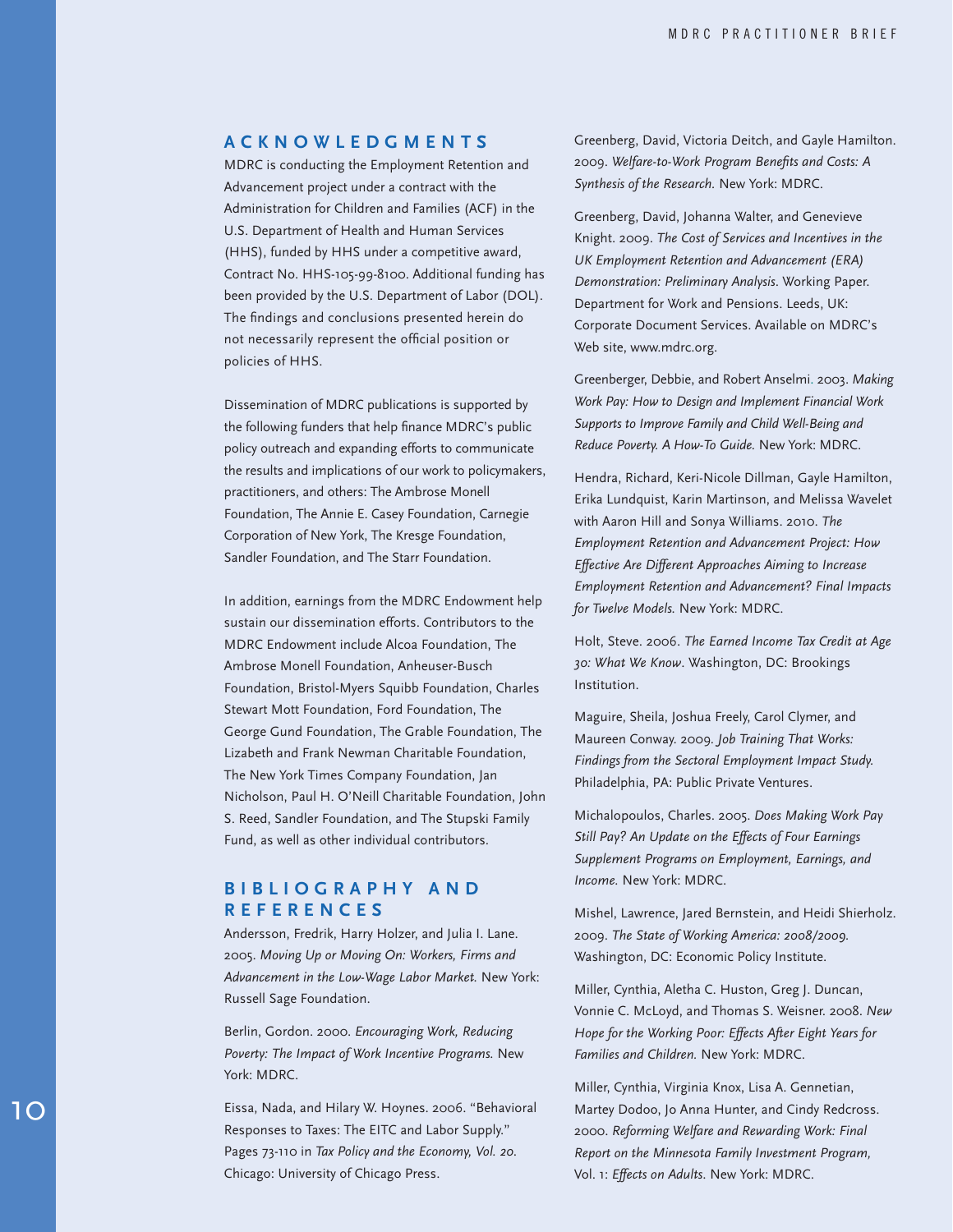Redcross, Cindy, Victoria Deitch, and Mary Farrell. 2010. *Benefit-Cost Findings for Three Programs in the Employment Retention and Advancement (ERA) Project.*  New York: MDRC.

Riccio, James A., Helen Bewley, Verity Campbell-Barr, Richard Dorsett, Gayle Hamilton, Lesley Hoggart, Alan Marsh, Cynthia Miller, Kathryn Ray, and Sandra Vegeris. 2008. *Implementation and Second-Year Impacts for Lone Parents in the UK Employment Retention and Advancement (ERA) Demonstration.* Department for Work and Pensions Research Report No. 489. Leeds, UK: Corporate Document Services. Available on MDRC's Web site, www.mdrc.org.

Richburg-Hayes, Lashawn, Thomas Brock, Allen LeBlanc, Christina Paxson, Cecilia Elena Rouse, and Lisa Barrow. 2009. *Rewarding Persistence: Effects of a Performance-Based Scholarship Program for Low-Income Parents.* New York: MDRC.

Tessler, Betsy L., David Seith, and Zawadi Rucks. 2008. *Moving from Jobs to Careers: Engaging Low-Wage Workers in Career Advancement.* New York: MDRC.

#### **NO T E S**

<sup>1</sup> The Earned Income Tax Credit (EITC) is another form of an earnings supplement. Because of its different design — provided through the tax system and typically provided on an annual basis — it is not discussed here.

<sup>2</sup> Random assignment designs, in which individuals who are eligible for the program being studied are assigned by chance to a *program group* that is subject to the program and a *control group* that is not, are often considered the gold standard of policy analysis. Because people are assigned to the groups through a random process, there are no systematic differences between the groups when they enter the study, and any differences that emerge in the follow-up period can be attributed to the program being studied.

<sup>3</sup> This brief does not provide a synthesis of the entire range of earnings supplement programs. The programs discussed here are included because the earnings supplement was a key feature of them and they were evaluated using a random assignment research design. Other programs that provided earnings supplements, but not as a primary component or without a rigorous evaluation of their effects, are not discussed.

<sup>4</sup> This brief is part of the national multisite ERA evaluation conducted by MDRC for the Administration for Families and Children within the U.S. Department of Health and Human Services. A total of 16 ERA models, including the Texas ERA program, were implemented in eight states, and, in total, over 45,000 individuals were randomly assigned to research groups. (For effectiveness results for most models in this study, see Hendra et al., 2010).

<sup>5</sup> In addition to those who received cash assistance, the UK ERA program also targeted low-income working individuals who were receiving a tax credit.

<sup>6</sup> The MFIP and SSP evaluations tested the effects of providing the supplement on its own, compared with providing the supplement combined with employment services.

<sup>7</sup> Earned income disregards allow welfare recipients who find jobs to continue to receive a specified portion of their welfare grant.

<sup>8</sup> The ERA program in Fort Worth also produced increases in some measures of employment, employment retention, and earnings in a four-year follow-up period, relative to the control group levels, but the effects were not as consistent or long-lasting as they were for the program in Corpus Christi. Houston is the third site that operated the Texas ERA model.

<sup>9</sup> At this writing, only two years of follow-up are available for the UK ERA program.

<sup>10</sup> See Eissa and Hoynes (2006) and Holt (2006).

<sup>11</sup> A cost analysis has been completed for the UK ERA program, and it also shows an increase in government costs. A comparison of benefits and costs in the UK ERA program is not yet completed.

<sup>12</sup> The Chicago ERA program used this strategy, and nonexperimental work has supported this strategy as well. See Hendra et al. (2010) and Andersson, Holzer, and Lane (2005).

<sup>13</sup> See Richburg-Hayes et al. (2009).

<sup>14</sup> See Maguire, Freely, Clymer, and Conway (2009).

<sup>15</sup> All states except Wisconsin have some type of earned income disregard policy.